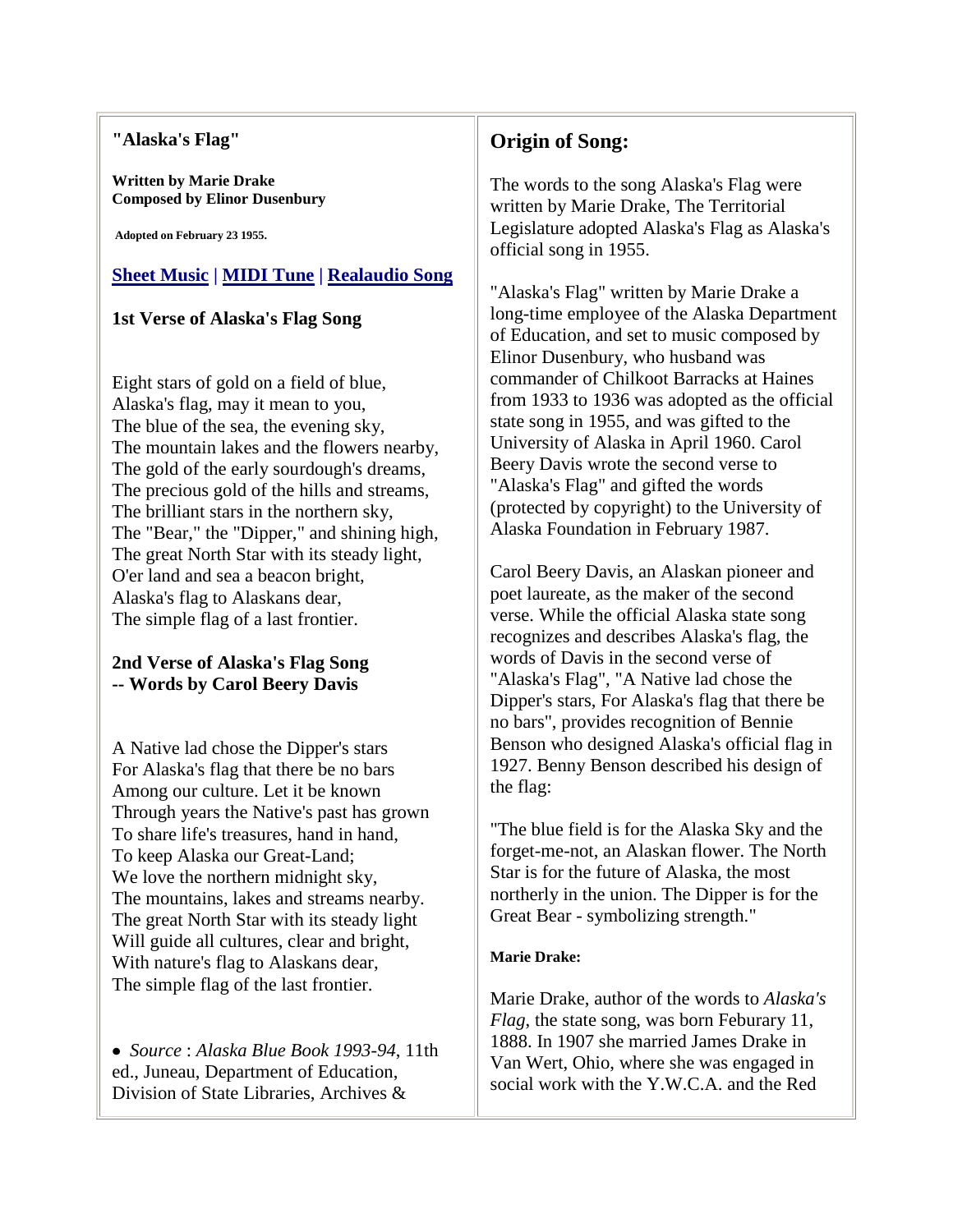| Museums.<br>• Copyright for <i>Alaska's Flag</i> is held by the<br>University of Alaska. For further information<br>contact the University Archivist at the<br>Rasmuson Library, University of Alaska<br>Fairbanks, Fairbanks, Alaska 99775-6808.<br>• Verse 2 by Carol Beery Davis. 1986. | Cross. They came to Alaska when her<br>husband was assigned to work with the<br>Bureau of Public Roads. In 1917, Lester<br>Henderson was appointed first commissioner<br>of education, and he hired Marie Drake as his<br>secretary. She remained with the Department<br>for 28 years, retiring July 1, 1945.<br>Marie Drake assumed the post of assistant<br>commissioner of education in 1934. She<br>edited and wrote most of the material for the<br>department's School Bulletin, that was<br>circulated throughout the territorial school<br>system. The poem that later provided the<br>words for the official state song first appeared<br>on the cover of the October 1935 School<br><i>Bulletin</i> . In recognition of her devotion to the<br>young people of Alaska, Marie Drake received<br>an honorary Doctor of Letters degree from the<br>University of Alaska in 1958. She died March<br>5, 1963. |
|--------------------------------------------------------------------------------------------------------------------------------------------------------------------------------------------------------------------------------------------------------------------------------------------|--------------------------------------------------------------------------------------------------------------------------------------------------------------------------------------------------------------------------------------------------------------------------------------------------------------------------------------------------------------------------------------------------------------------------------------------------------------------------------------------------------------------------------------------------------------------------------------------------------------------------------------------------------------------------------------------------------------------------------------------------------------------------------------------------------------------------------------------------------------------------------------------------------------------|
|                                                                                                                                                                                                                                                                                            | • Source : Alaska Blue Book 1993-94, 11th<br>ed., Juneau, Department of Education,<br>Division of State Libraries, Archives &<br><b>Museums</b>                                                                                                                                                                                                                                                                                                                                                                                                                                                                                                                                                                                                                                                                                                                                                                    |

*Benny Benson chose the background color of the flag to represent both the blue sky and the forget-me-not. The Legislature later named the forget-me-not as the official State flower. This provides another symbolic link, one between the official State flag, the official song and the official flower.*

*Carol Beery Davis, a longtime Juneau resident and musician, wrote a second verse to the Alaska Flag song and gifted the words (protected by copyright) to the University of Alaska Foundation in February 1987. It has been unsuccessfully proposed as an addition to the official lyrics twice. The last time, in 2002, House Bill 285 sought to officially incorporate Davis' second verse into the Alaska state song. The bill passed the Alaska House, but it died in the Senate. Because of the copyright restrictions, it is not shown here. Instead, a link to it and more detailed information is provided at the bottom of the page*

*Source: Wikipedia*